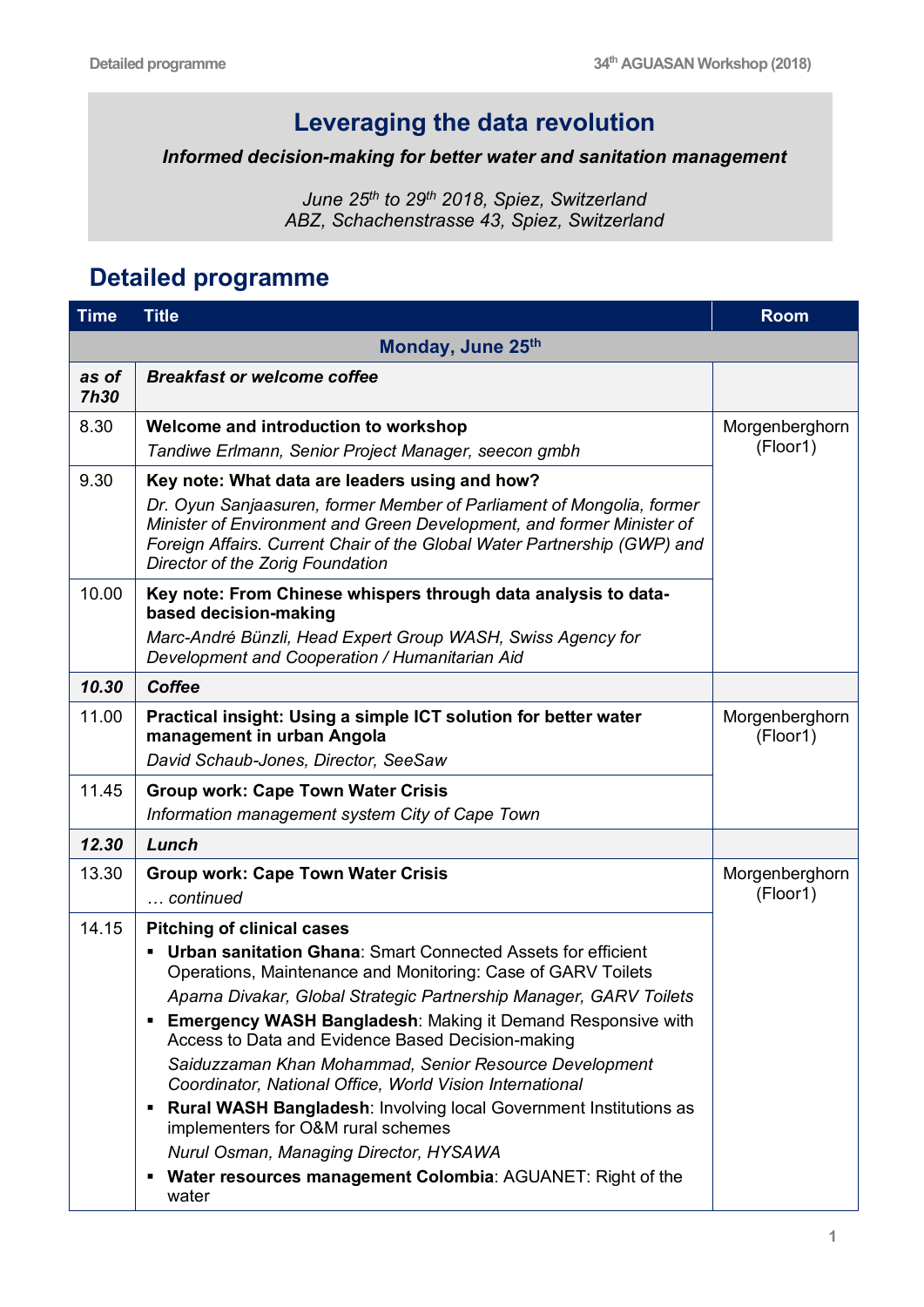| <b>Time</b> | <b>Title</b>                                                                                                                                          | <b>Room</b>                  |
|-------------|-------------------------------------------------------------------------------------------------------------------------------------------------------|------------------------------|
|             | Juan-Felipe Pinto-Castelblanco, Volunteer, RNJA/TECHO                                                                                                 |                              |
|             | Rural WASH Ethiopia: Data management for better implementation of<br>rural water and sanitation facilities                                            |                              |
|             | Tesfahun Molla, WASH Project Officer, Helvetas                                                                                                        |                              |
|             | • Water resources management Nepal: linking SDG water quality<br>monitoring at national level and monitoring efforts at local level                   |                              |
|             | Ariane Schertenleib, Project Officer, Eawag                                                                                                           |                              |
| 14.30       | Key note: Zombie statistics - transparency and accountability in<br><b>WASH</b>                                                                       |                              |
|             | Amy Keegan, Policy Officer - Monitoring & Accountability, WaterAid/<br><b>WASHwatch</b>                                                               |                              |
| 15.00       | <b>Coffee</b>                                                                                                                                         |                              |
| 15.30       | Introduction to group work                                                                                                                            | Morgenberghorn               |
|             | Tandiwe Erlmann, Senior Project Manager, seecon                                                                                                       | (Floor1)                     |
| 15.45       | Group work on clinical cases                                                                                                                          | Hermann-                     |
|             | Understanding decision-makers and data needs: Who uses what data                                                                                      | Herzer (Floor1)/<br>Hondrich |
|             | and how to take decisions for advancing the water & sanitation<br>development agenda?                                                                 | $(Floor0)$ /                 |
| 17.00       | <b>Evaluation and end of day 1</b>                                                                                                                    | Seebergsee<br>(Floor-1)      |
|             | Tuesday, June 26th                                                                                                                                    |                              |
| 8.30        | Recap                                                                                                                                                 | Morgenberghorn               |
|             |                                                                                                                                                       | (Floor1)                     |
| 8.35        | Key note: The value of data - insights from the aviation industry<br>Florian Teichert, Innovation Officer, World Meteorological Organization<br>(WMO) |                              |
| 8.50        | Group work on clinical cases                                                                                                                          | Hermann-Herzer               |
|             | Understanding the evidence-based decision-making process: How is                                                                                      | (Floor1)/                    |
|             | the process from data to decision to be managed, by whom and what<br>technological and social innovations can be leveraged to facilitate the          | Hondrich<br>(Floor0)/        |
|             | process?                                                                                                                                              | Seebergsee                   |
|             |                                                                                                                                                       | (Floor-1)                    |
| 10.30       | <b>Coffee</b>                                                                                                                                         |                              |
| 11.00       | Practical insight: From data to action-oriented decisions                                                                                             | Morgenberghorn               |
|             | Thomas Bjelkeman-Pettersson, Co-founder and director, Akvo<br>Foundation                                                                              | (Floor1)                     |
| 11.45       | CoP meets Workshop: What is the AGUASAN Community of Practice                                                                                         | Merligen                     |
|             | $(COP)$ ?                                                                                                                                             | (Floor0)                     |
|             | Roger Schmid, Water & Environmental Sanitation Specialist, Skat<br>Consulting Ltd.                                                                    |                              |
| 11.50       | <b>Speed dating</b>                                                                                                                                   |                              |
| 12.30       | Lunch                                                                                                                                                 |                              |
| 13.30       | Panel: Transboundary data sharing                                                                                                                     | Morgenberghorn               |
|             | Dr. Oyun Sanjaasuren, former Member of Parliament of Mongolia,                                                                                        | (Floor1)                     |
|             | former Minister of Environment and Green Development, and former                                                                                      |                              |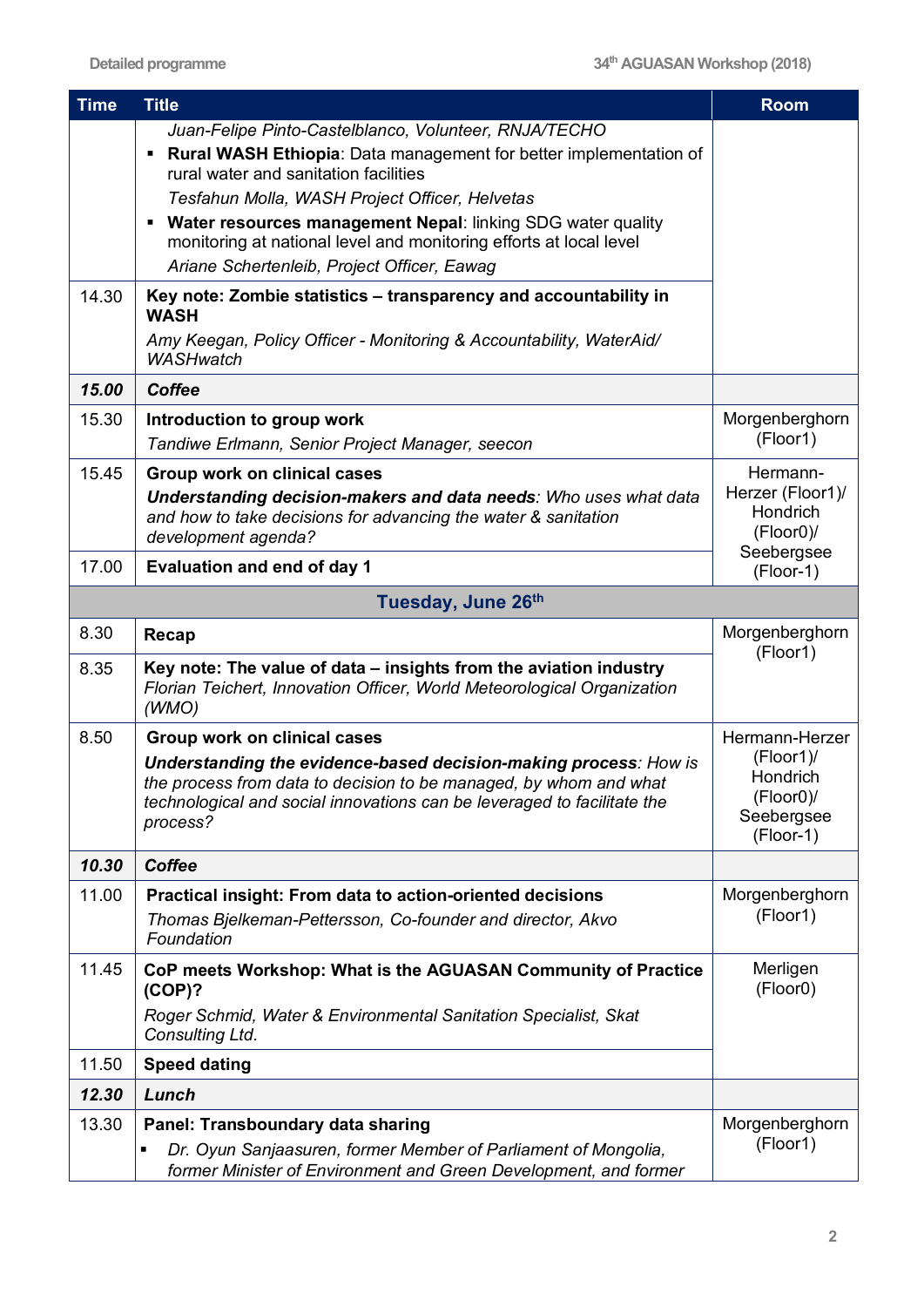| <b>Time</b> | <b>Title</b>                                                                                                                                                                                                                                                                                                                                                                                                                                                                                                                                                                                                                                                                                                                                                                                                                                                                                                                                                                                                                                                                                                                                                                                                                                                                                                                                                                                                                                                                                                                                                                                                                                                                                                                                                                                                                                                                                                                                                                                                                                                                                                                                                                                                    | <b>Room</b>            |
|-------------|-----------------------------------------------------------------------------------------------------------------------------------------------------------------------------------------------------------------------------------------------------------------------------------------------------------------------------------------------------------------------------------------------------------------------------------------------------------------------------------------------------------------------------------------------------------------------------------------------------------------------------------------------------------------------------------------------------------------------------------------------------------------------------------------------------------------------------------------------------------------------------------------------------------------------------------------------------------------------------------------------------------------------------------------------------------------------------------------------------------------------------------------------------------------------------------------------------------------------------------------------------------------------------------------------------------------------------------------------------------------------------------------------------------------------------------------------------------------------------------------------------------------------------------------------------------------------------------------------------------------------------------------------------------------------------------------------------------------------------------------------------------------------------------------------------------------------------------------------------------------------------------------------------------------------------------------------------------------------------------------------------------------------------------------------------------------------------------------------------------------------------------------------------------------------------------------------------------------|------------------------|
|             | Minister of Foreign Affairs. Current Chair of the GWP and Director of<br>the Zorig Foundation<br>Ambassador Pio Wennubst, Assistant Director General of Swiss<br>٠<br>Agency for Development and Cooperation (SDC), Head of the Global<br><b>Cooperation Department</b><br>Sonja Koeppel, Manager of the Climate Change Programme,<br>٠<br>Convention on the Protection and Use of Transboundary<br>Watercourses and International Lakes, UNECE                                                                                                                                                                                                                                                                                                                                                                                                                                                                                                                                                                                                                                                                                                                                                                                                                                                                                                                                                                                                                                                                                                                                                                                                                                                                                                                                                                                                                                                                                                                                                                                                                                                                                                                                                                 |                        |
| 14.15       | <b>Market place</b><br>"E-learning and blended learning programs: sanitation, water and solid<br>$\blacksquare$<br>waste for development" (Fabian Suter)<br>"Informed choices about the procurement and distribution of<br>٠<br>household water filters in emergencies" (Maryna Peter)<br>"Data collection and decision making within WASH projects" (James<br>٠<br>Ray)<br>"Decision options for strategic sanitation planning: considering the<br>٠<br>growing number of criteria and technology options" (Dorothee<br>Spuhler)<br>"Smartphone Application (Discharge.ch)" (Maxence Carrel, Salavador<br>٠<br>Peña)<br>"Establishing a Drinking Water Safety Strategy in Mid-Western Nepal"<br>٠<br>(Sara Marks)<br>"Impact evaluation of the CHAST methodology" (Rob van Hout)<br>٠<br>"El Agua Nos Une in the Water Action Hub: technologies, good<br>٠<br>practices and actions from the private sector" (Diana Rojas)<br>"Customer Satisfaction Survey on Water Supply Services in Ukraine"<br>٠<br>(Viacheslav Sorokovskyi)<br>"Akvo Effective Data" (Thomas Bjelkeman-Pettersson)<br>٠<br>"Can holding donors accountable for collecting and sharing post-<br>$\blacksquare$<br>implementation data change WASH outcomes? (Susan Davis)<br>"Blue Community - Water, a common good" (Karl Heuberger / Lisa<br>٠<br>Krebs)<br>"Internet of Toilet (IoT) -Smart Septic Tank Monitoring" (Tatchai<br>$\blacksquare$<br>Pussayanavin)<br>"Non-Traditional Data through Local Involvement and from Remote<br>п<br>Sensing - Opportunities for more Effective and Sustainable Water<br>Resources Management" (Tobias Siegfried, Robert Naudascher,<br>Silvan Ragettli)<br>"Hydrogeological cartography" (Sabine Maier, Maria Moncada)<br>٠<br>"Innovation in technologies and techniques to promote consumption of<br>п<br>safe water and behavior change in sanitation and hygiene: from<br>practice to evidence" (Marco Caniato)<br>"Applying AquaRating in Lebanon, a tool to evaluate business<br>٠<br>processes, carry out technical auditing and drive performance<br>improvement" (Luisa Münter)<br>"Using innovative investment and data analysis to reduce Non-<br>٠<br>revenue Water" (Wario Bonaya) | Bärenplatz<br>(Floor0) |
|             | "Fair and equitable use of water and its impact on livelihoods of<br>٠<br>communities" (Sana Omar)<br>"Padding Up for Life: Practices and Challenges concerning Menstrual<br>٠<br>Hygiene in Rural India" (Niharika Singh)<br>"Slum upgrading and its impact on household sanitation practices in<br>$\blacksquare$<br>Kibera, Kenya" (Edinah Samuel)<br>"Water metering campaigns in urban areas" (Tunzhurbek Kudabaev)                                                                                                                                                                                                                                                                                                                                                                                                                                                                                                                                                                                                                                                                                                                                                                                                                                                                                                                                                                                                                                                                                                                                                                                                                                                                                                                                                                                                                                                                                                                                                                                                                                                                                                                                                                                        |                        |

§ *"Water metering campaigns in urban areas" (Tunzhurbek Kudabaev)*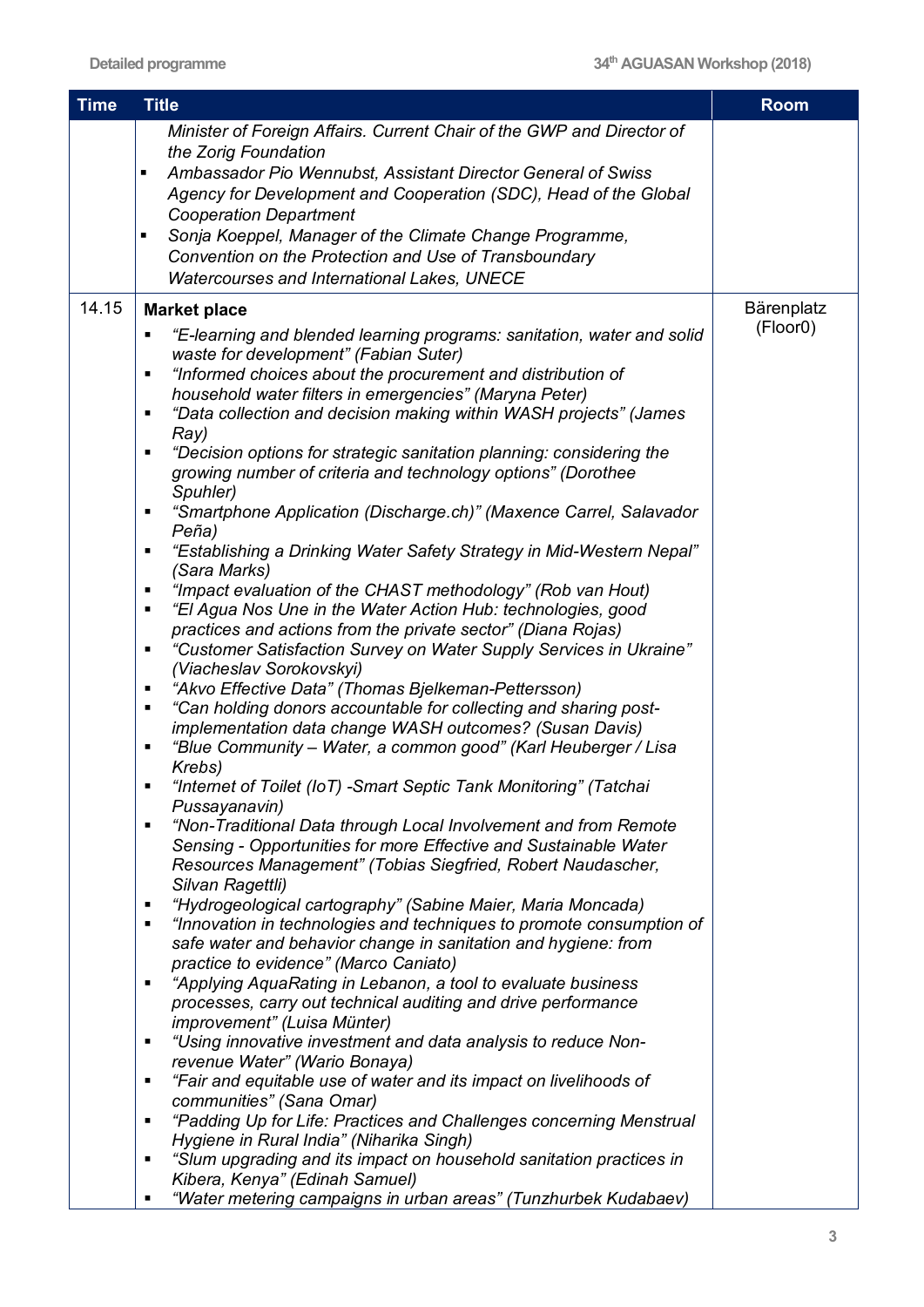| <b>Time</b> | <b>Title</b>                                                                                                                                                                                                          | <b>Room</b>                  |
|-------------|-----------------------------------------------------------------------------------------------------------------------------------------------------------------------------------------------------------------------|------------------------------|
|             | "Full cost recovery tariff and social accountability" (Rahbar Homidova)<br>$\blacksquare$<br>"Monitoring and data for rural water supplies: Different perspectives.<br>$\blacksquare$<br>Common goals." (Sean Furrey) |                              |
| 15.00       | <b>Coffee</b>                                                                                                                                                                                                         |                              |
| 15.30       | <b>Practical insights (parallel sessions):</b>                                                                                                                                                                        | Morgenberghorn               |
|             | Innovation to Improve Children's Health: Lessons learnt from<br>leDA piloting in Burkina Faso                                                                                                                         | (Floor1)<br>Hondrich         |
|             | Thierry Agagliate, Head of Disruptive Innovation, Terre des hommes                                                                                                                                                    | (Floor0)<br><b>Thunersee</b> |
|             | Non-traditional (Irrigation-) Water Monitoring through Local<br>п<br>Involvement                                                                                                                                      | (Floor-1)                    |
|             | Tobias Siegfried, Partner & Robert Naudascher, Research Assistant,<br><b>Hydrosolutions Ltd.</b>                                                                                                                      |                              |
|             | What are Joint Sector Reviews and why do they matter?<br>$\blacksquare$                                                                                                                                               |                              |
|             | Kerstin Danert, Water Supply and Sanitation Specialist, Skat<br>Consulting Ltd.                                                                                                                                       |                              |
| 16.15       | <b>Market place</b>                                                                                                                                                                                                   | Bärenplatz                   |
|             | continued                                                                                                                                                                                                             | (Floor0)                     |
| 17.00       | <b>Evaluation and end of day 2</b>                                                                                                                                                                                    |                              |
| 17.00       | Networking apéro                                                                                                                                                                                                      |                              |
|             | Wednesday, June 27th                                                                                                                                                                                                  |                              |
| 8.30        | Recap                                                                                                                                                                                                                 | Morgenberghorn<br>(Floor1)   |
| 8.35        | <b>Practical insight: Rural WASH Information System: DATASS</b>                                                                                                                                                       |                              |
|             | Cesarina Quintana Garcia de Paredes, Senior National Program Officer/<br>LAC WASH Regional Adviser, Swiss Development and Cooperation/<br><b>Global Programmes on the Andes</b>                                       |                              |
| 9.20        | Practical insight: Better data for urban sanitation                                                                                                                                                                   |                              |
|             | Lindsey Noakes, Cofounder & Director, Gather                                                                                                                                                                          |                              |
| 10.05       | <b>Coffee</b>                                                                                                                                                                                                         |                              |
| 10.35       | Group work on clinical cases                                                                                                                                                                                          | Hermann-                     |
|             | Understanding the evidence-based decision-making process                                                                                                                                                              | Herzer (Floor1)/<br>Hondrich |
|             | continued                                                                                                                                                                                                             | $(Floor0)$ /                 |
|             |                                                                                                                                                                                                                       | Seebergsee<br>(Floor-1)      |
| 11.50       | Transfer to bus and packing of lunch bags                                                                                                                                                                             |                              |
| 12.00       | Field trip: Information management and coordination for flood                                                                                                                                                         |                              |
|             | prevention and water quality control                                                                                                                                                                                  |                              |
|             | Stop 1 Mont Vully: Jura Water Correction & Role of Associations<br>٠                                                                                                                                                  |                              |
|             | Heinz Habegger, Water Excellence AG, Chairman Swiss Water<br>Association (VSA), Vice-Chairman Water Agenda 21 and former<br>Director of Agency of Water and Waste of the Canton of Berne                              |                              |
|             | Stop 2 Magglingen: Landscapes and Hydrology of Switzerland &<br>٠<br>Hydrological Atlas of Switzerland HADES - Innovative Data<br><b>Platform for Water Resources Management</b>                                      |                              |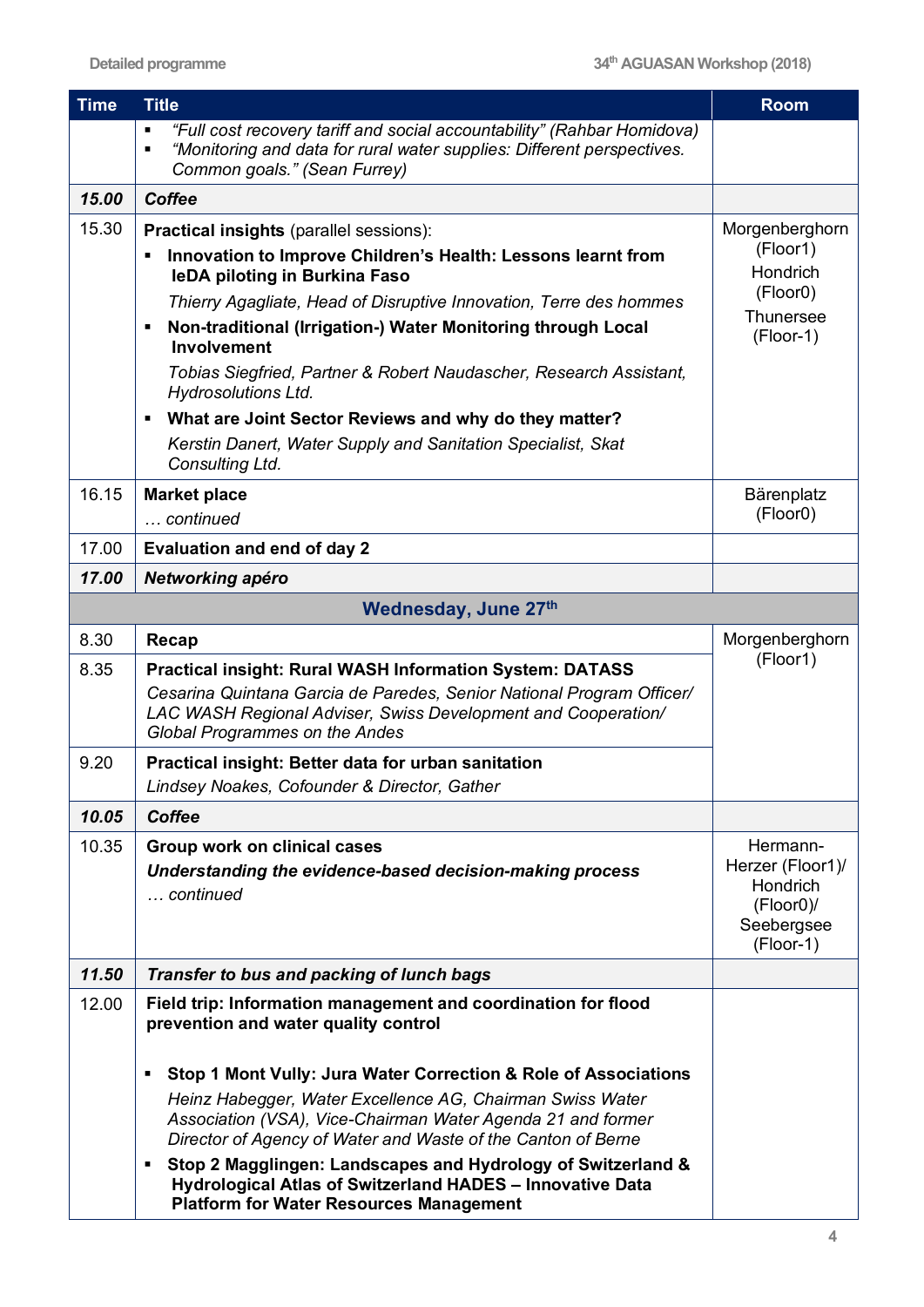| <b>Time</b>    | <b>Title</b>                                                                                                                                                                                                                                                                                                       | <b>Room</b>                                                                         |
|----------------|--------------------------------------------------------------------------------------------------------------------------------------------------------------------------------------------------------------------------------------------------------------------------------------------------------------------|-------------------------------------------------------------------------------------|
|                | Prof. Dr. Rolf Weingartner, Institute of Geography University of Berne                                                                                                                                                                                                                                             |                                                                                     |
|                | Stop 3 Port: Data Based Decision Making for Flood Protection -<br>Preparedness / Stakeholder Management, etc.                                                                                                                                                                                                      |                                                                                     |
|                | Gabriela Friedl, Hydromety, Office for Environment Canton of<br>Solothurn                                                                                                                                                                                                                                          |                                                                                     |
| 18.30          | <b>Evaluation and end of day 3</b>                                                                                                                                                                                                                                                                                 |                                                                                     |
| 19.00          | Dinner at restaurant Solheure in Solothurn (back at ABZ at approx.<br>22.30)                                                                                                                                                                                                                                       |                                                                                     |
|                | Thursday, June 28th                                                                                                                                                                                                                                                                                                |                                                                                     |
| 8.30           | Recap                                                                                                                                                                                                                                                                                                              | Morgenberghorn                                                                      |
| 8.35           | <b>Practical insight: Emergency WASH Information Management</b>                                                                                                                                                                                                                                                    | (Floor1)                                                                            |
|                | Aliocha Salagnac, Information Management Specialist & Dominique<br>Porteaud, Global WASH Cluster Coordinator, UNICEF                                                                                                                                                                                               |                                                                                     |
| 9.20           | <b>Practical insight: Groundwater Mapping and Monitoring of Chad</b>                                                                                                                                                                                                                                               |                                                                                     |
|                | Pascal Vinard, Programme Head ResEau Chad, Swiss Agency for<br>Development and Cooperation (SDC)                                                                                                                                                                                                                   |                                                                                     |
| 10.05          | <b>Coffee</b>                                                                                                                                                                                                                                                                                                      |                                                                                     |
| 10.35          | <b>Group work on clinical cases</b><br>Understanding the enabling environment: How can the enabling<br>environment be reformed to ensure that the data revolution is leveraged<br>for an efficient and effective decision-making process?                                                                          | Hermann-<br>Herzer (Floor1)/<br>Hondrich<br>$(Floor0)$ /<br>Seebergsee<br>(Floor-1) |
| 12.30          | Lunch                                                                                                                                                                                                                                                                                                              |                                                                                     |
| 13.30          | Group work on clinical cases                                                                                                                                                                                                                                                                                       | Hermann-                                                                            |
|                | continued                                                                                                                                                                                                                                                                                                          | Herzer (Floor1)/<br>Hondrich                                                        |
| 15.00          | <b>Evaluation and end of day 4</b>                                                                                                                                                                                                                                                                                 | $(Floor0)$ /<br>Seebergsee<br>(Floor-1)                                             |
| as of<br>15.00 | <b>Coffee and free time</b>                                                                                                                                                                                                                                                                                        |                                                                                     |
|                | Friday, June 29th                                                                                                                                                                                                                                                                                                  |                                                                                     |
| 8.30           | Recap                                                                                                                                                                                                                                                                                                              | Morgenberghorn                                                                      |
| 8.35           | <b>Presentation of group work</b>                                                                                                                                                                                                                                                                                  | (Floor1)                                                                            |
|                | Description of evidence-based decision-making process and<br>$\blacksquare$<br>corresponding tools<br>Stakeholders managing the process: their roles, interests, needs and<br>٠<br>relationships<br>En-/ Disabling environment (drivers and barriers)<br>٠<br>Recommendations for specific stakeholder groups<br>п |                                                                                     |
| 9.35           | <b>Development of synthesis</b>                                                                                                                                                                                                                                                                                    |                                                                                     |
|                | Synthesizing workshop results and generalizing case-specific results                                                                                                                                                                                                                                               |                                                                                     |
| 10.30          | <b>Coffee</b>                                                                                                                                                                                                                                                                                                      |                                                                                     |